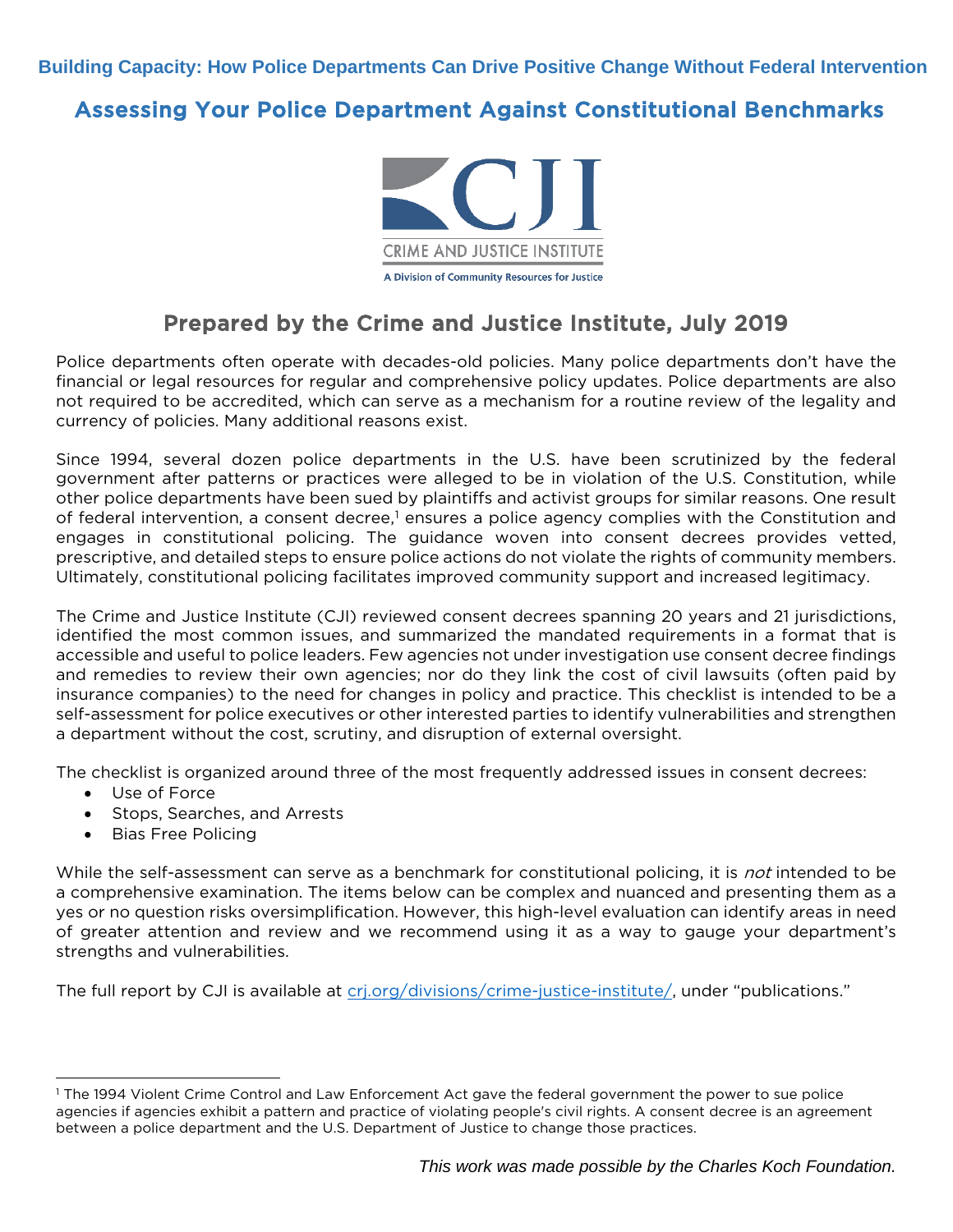# USE OF FORCE (UOF)

| 1. GENERAL POLICIES                                                                                                                                         | YES | $\frac{1}{2}$ | PARTIALLY | <b>COMMENTS</b> |
|-------------------------------------------------------------------------------------------------------------------------------------------------------------|-----|---------------|-----------|-----------------|
| Our officers use necessary, reasonable, and<br>proportional force in the line of duty.                                                                      |     |               |           |                 |
| Our UOF policy is clear and comprehensive.                                                                                                                  |     |               |           |                 |
| Our UOF policy outlines prohibitions for UOF.                                                                                                               |     |               |           |                 |
| UOF training is required of recruits, in-service, and<br>supervisors.                                                                                       |     |               |           |                 |
| Our reporting, investigation, and review of UOF<br>incidents are increasingly rigorous with severity of<br>force.                                           |     |               |           |                 |
| Our officers who use force in ways that are not<br>objectively reasonable are held accountable.                                                             |     |               |           |                 |
| Our department utilizes regular reviews of UOF<br>policies and training to ensure we are keeping up<br>with the best thinking and latest state of practice. |     |               |           |                 |

| 2. ALLOWABLE USES OF FORCE AND<br><b>CLASSIFICATION</b>                                  | <b>SB</b> | O | a<br>Δ | <b>COMMENTS</b> |
|------------------------------------------------------------------------------------------|-----------|---|--------|-----------------|
| Our policies are explicit about when the use of<br>different levels of force is allowed. |           |   |        |                 |
| Our level of review is more rigorous as the level of<br>force increases.                 |           |   |        |                 |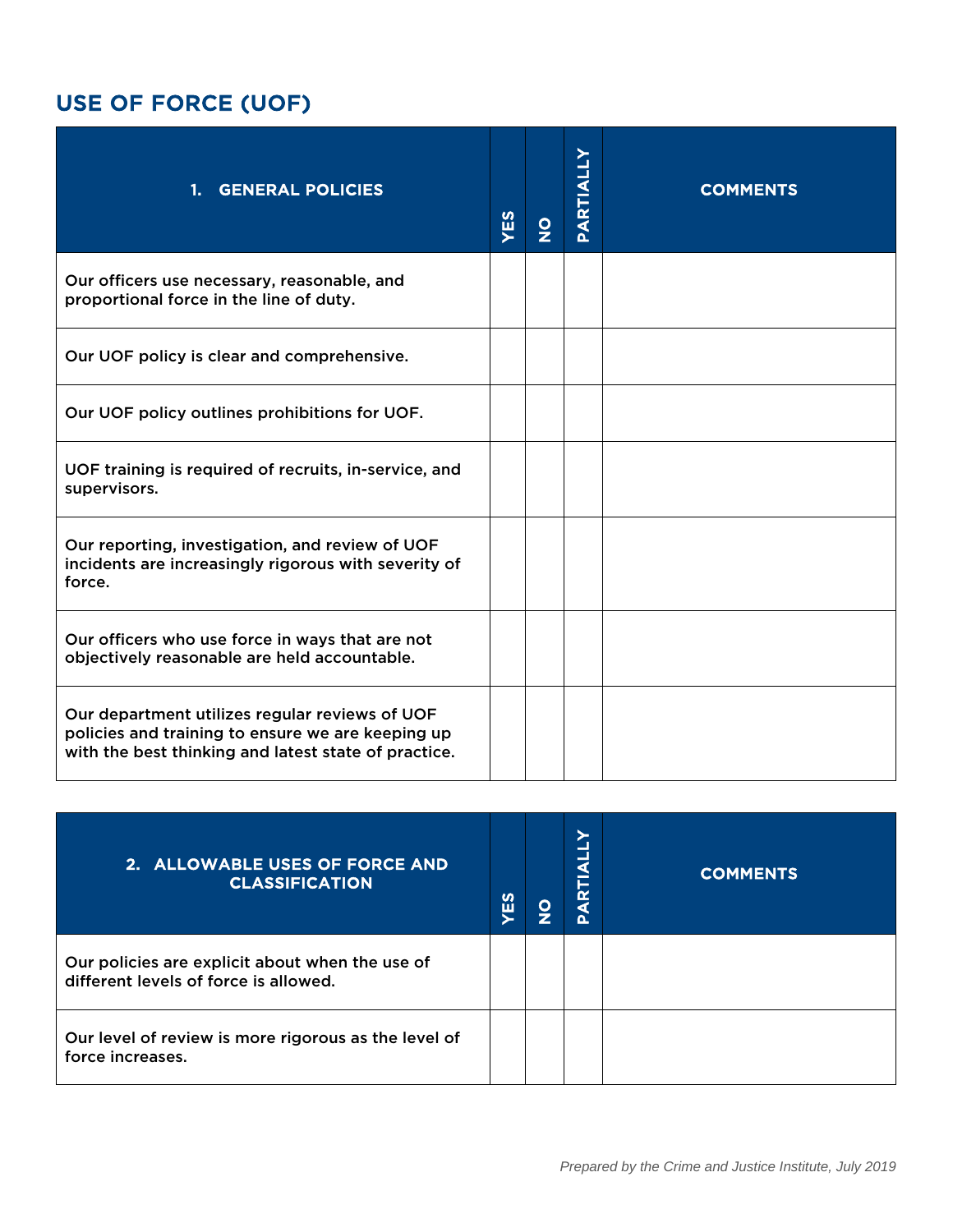| Our UOF classification has implications for reporting,<br>investigative, and review purposes.                    |  |  |
|------------------------------------------------------------------------------------------------------------------|--|--|
| We clearly articulate the factors we consider in<br>determining appropriate classification for UOF<br>incidents. |  |  |
| We classified at the highest level of force used when<br>multiple uses of force are used.                        |  |  |

| 3. DE-ESCALATION                                                                                                                                        | <b>留</b> | $\frac{\mathsf{O}}{\mathsf{Z}}$ | ≻<br>.<br>∢<br>௳ | <b>COMMENTS</b> |
|---------------------------------------------------------------------------------------------------------------------------------------------------------|----------|---------------------------------|------------------|-----------------|
| We provide our officers with training, tools, and<br>skills needed to resolve confrontations without force<br>or the least amount of appropriate force. |          |                                 |                  |                 |
| Our officers immediately reduce the level of force as<br>the threat level or level of resistance diminishes.                                            |          |                                 |                  |                 |
| We recognize and support officers who achieve<br>public safety goals while avoiding UOF.                                                                |          |                                 |                  |                 |

| <b>4. OFFICER REPORTING</b>                                                                                                              | <b>SH</b> | $\frac{\mathsf{O}}{\mathsf{Z}}$ | ∢<br><b>ARTI</b><br>Δ | <b>COMMENTS</b> |
|------------------------------------------------------------------------------------------------------------------------------------------|-----------|---------------------------------|-----------------------|-----------------|
| Our policy delineates which types of force incidents<br>are required to be reported.                                                     |           |                                 |                       |                 |
| We are explicit about what information is required in<br>a UOF report.                                                                   |           |                                 |                       |                 |
| We not only require that officers personally<br>involved in UOF incidents make a report, but also<br>officers who observe UOF incidents. |           |                                 |                       |                 |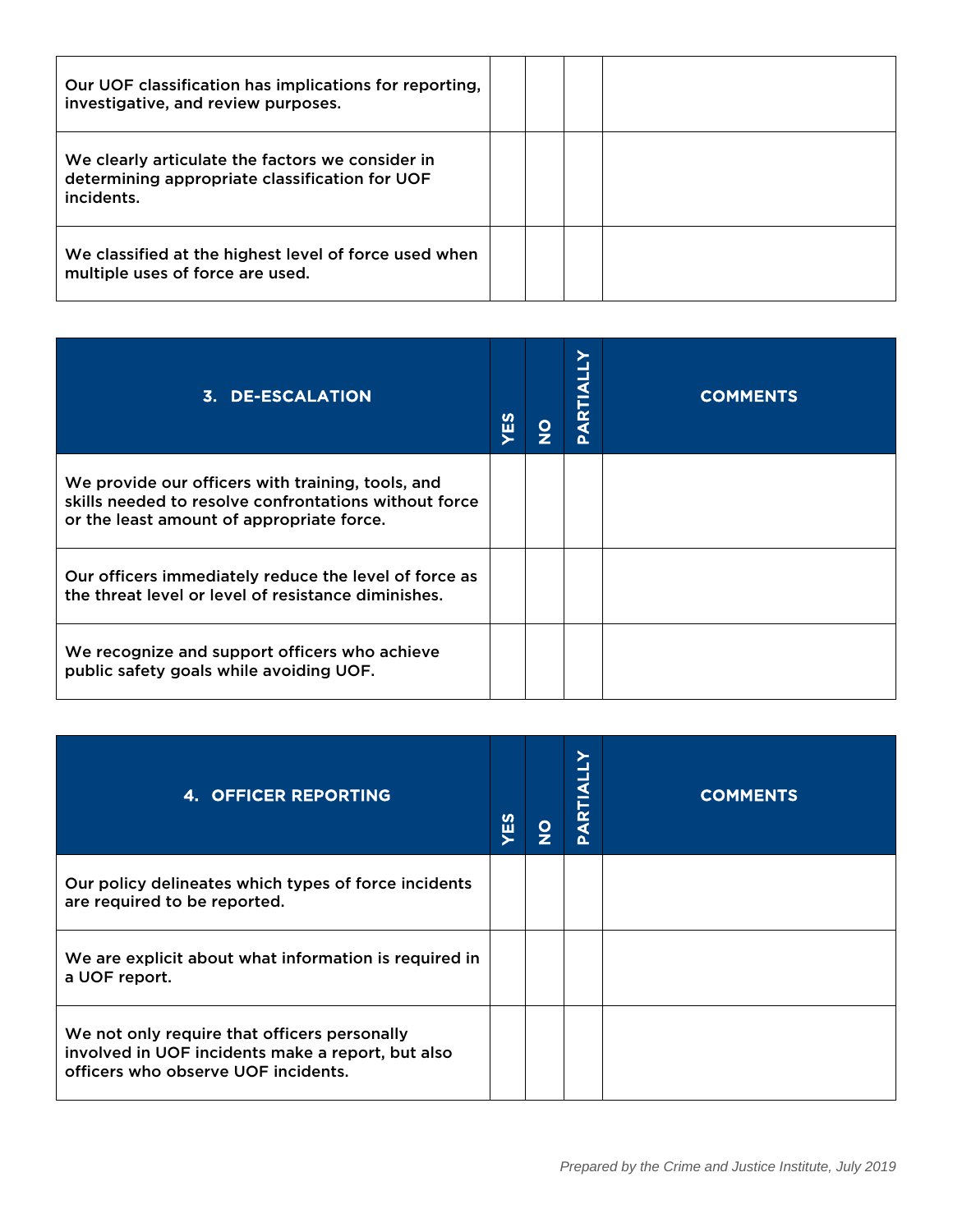| We require a supervisor or commanding officer be.<br>notified immediately after a UOF incident or as soon<br>as is practical. |  |  |  |  |
|-------------------------------------------------------------------------------------------------------------------------------|--|--|--|--|
|-------------------------------------------------------------------------------------------------------------------------------|--|--|--|--|

| <b>5. INVESTIGATION</b>                                                                                                                                                                 | YES | $\frac{1}{2}$ | PARTIALLY | <b>COMMENTS</b> |
|-----------------------------------------------------------------------------------------------------------------------------------------------------------------------------------------|-----|---------------|-----------|-----------------|
| Upon notification, the supervisor of our involved<br>officer(s) immediately reports to the UOF scene to<br>initiate an investigation and ensure the incident is<br>properly classified. |     |               |           |                 |
| Our policy outlines the responsibilities of supervisors<br>upon arrival at the scene of a UOF incident.                                                                                 |     |               |           |                 |
| All supervisory reviews provide our commanding<br>officers a complete understanding of the UOF<br>incident.                                                                             |     |               |           |                 |
| Our Force Investigation Team (FIT) conducts<br>investigations of all serious or high-level UOF<br>incidents.                                                                            |     |               |           |                 |
| Our FIT makes recommendations of any potential<br>changes to department-wide policies, training, or<br>equipment.                                                                       |     |               |           |                 |
| We have an established training curriculum and<br>procedures manual specific to FIT roles and<br>responsibilities.                                                                      |     |               |           |                 |
| Our Force Review Board reviews UOF incidents for<br>both adherence to law and to department policy and<br>makes recommendations on policy and training<br>revisions.                    |     |               |           |                 |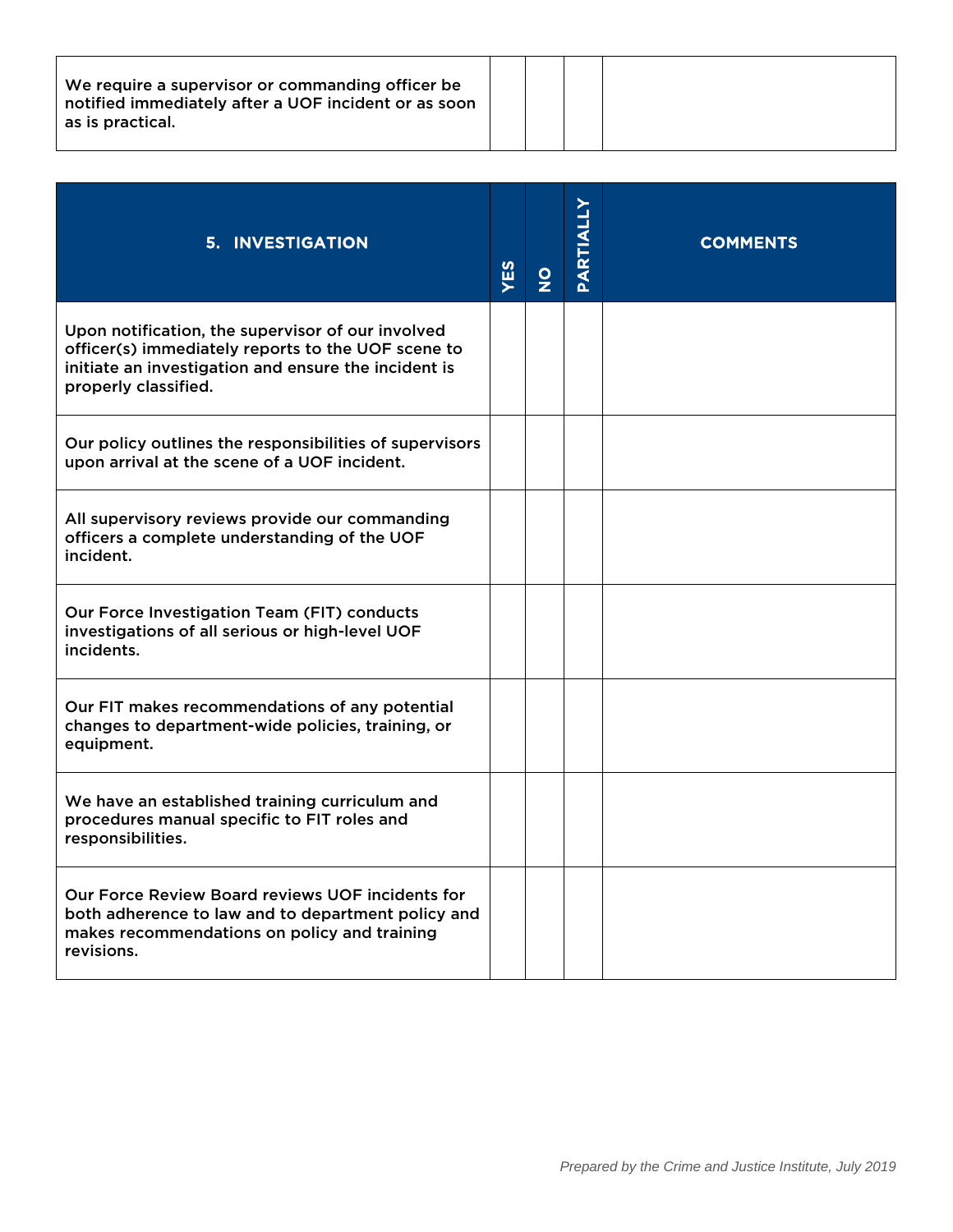| 6. DATA COLLECTION AND SHARING                                                                                              | YES | <u>loj</u> | <b>PARTIALLY</b> | <b>COMMENTS</b> |
|-----------------------------------------------------------------------------------------------------------------------------|-----|------------|------------------|-----------------|
| All information and documentation related to UOF<br>incidents is compiled and maintained in a centralized<br>location.      |     |            |                  |                 |
| We utilize a uniform electronic reporting system that<br>serves as the foundation for aggregate examination<br>of UOF data. |     |            |                  |                 |
| We have regular reporting mechanisms on UOF<br>data, such as an annual UOF report.                                          |     |            |                  |                 |
| We share UOF data, analysis, and findings publicly,<br>where law permits.                                                   |     |            |                  |                 |

| 7. DEVICES AND ACTIONS                                                                                                                                                                                                                         | YES | $\frac{8}{2}$ | PARTIALLY | <b>COMMENTS</b> |
|------------------------------------------------------------------------------------------------------------------------------------------------------------------------------------------------------------------------------------------------|-----|---------------|-----------|-----------------|
| Our policy prohibits exhibiting or pointing a firearm<br>unless an officer reasonably believes that a situation<br>may escalate to create imminent threat of serious<br>injury or death to officers or other persons.                          |     |               |           |                 |
| Our policy articulates when the use of firearms is<br>prohibited, such as firing warning shots, firing at a<br>moving vehicle, using it as an impact weapon, and<br>shooting through a door or window when a target is<br>not clearly in view. |     |               |           |                 |
| All of our officers are trained and remain certified for<br>each firearm they are authorized to carry on duty.                                                                                                                                 |     |               |           |                 |
| We require our officers issue a verbal warning prior<br>to deploying an Electronic Controlled Weapon<br>(ECW) and that they defer application for a<br>reasonable time to allow the subject to comply with<br>the verbal warning.              |     |               |           |                 |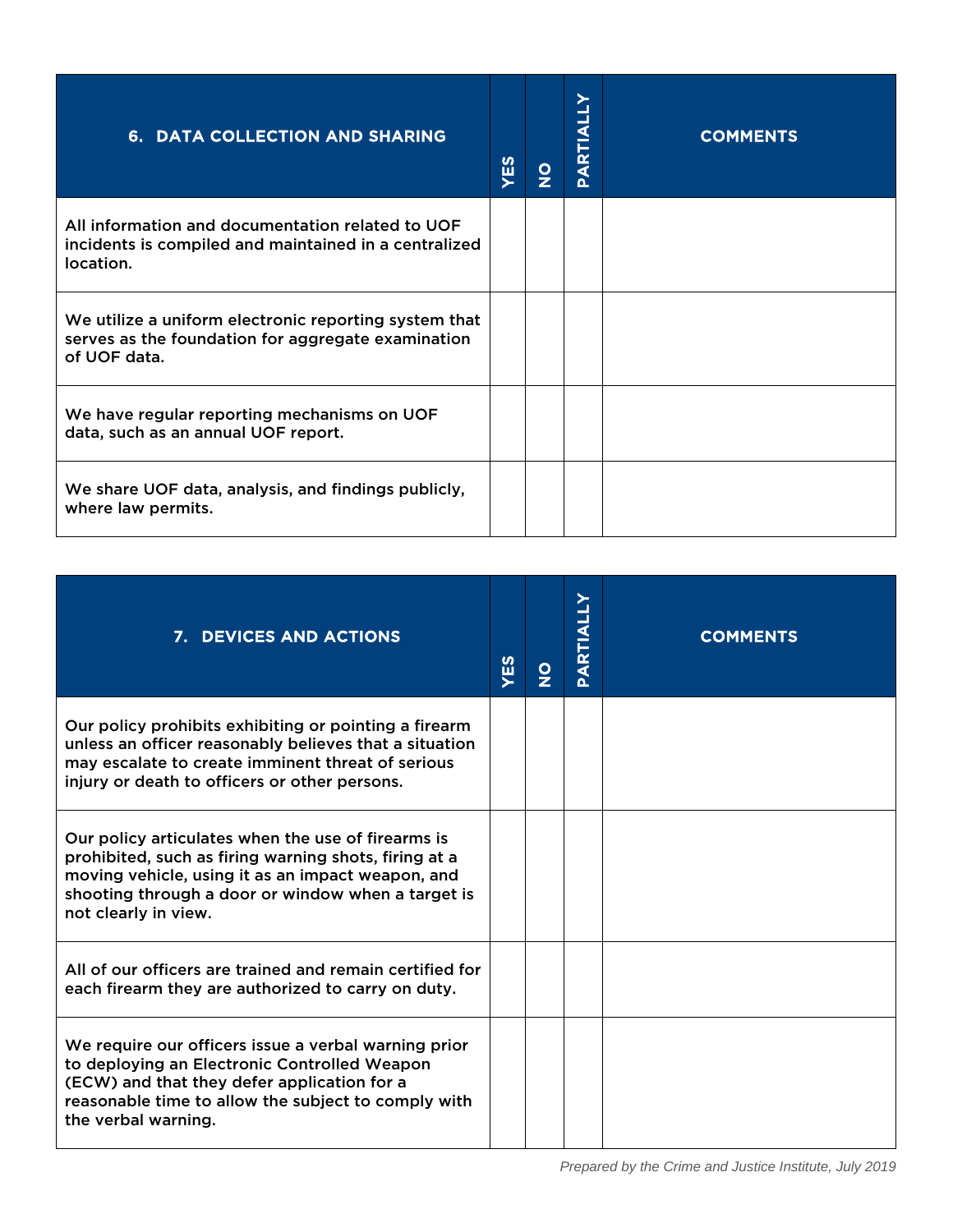| We permit the use of an ECW only after less<br>intrusive means have been attempted or determined<br>ineffective.             |  |  |
|------------------------------------------------------------------------------------------------------------------------------|--|--|
| We are clear when ECW use is allowable and identify<br>circumstances in which ECW use is specifically<br>prohibited.         |  |  |
| Our policy prohibits UOF against handcuffed or<br>otherwise restrained suspects, with certain limited<br>exceptions.         |  |  |
| Our policy prohibits the use of chokeholds or neck<br>holds, except when lethal force is authorized.                         |  |  |
| Our officers immediately do an inspection and<br>observe the subject for injury or complaints of pain<br>resulting from UOF. |  |  |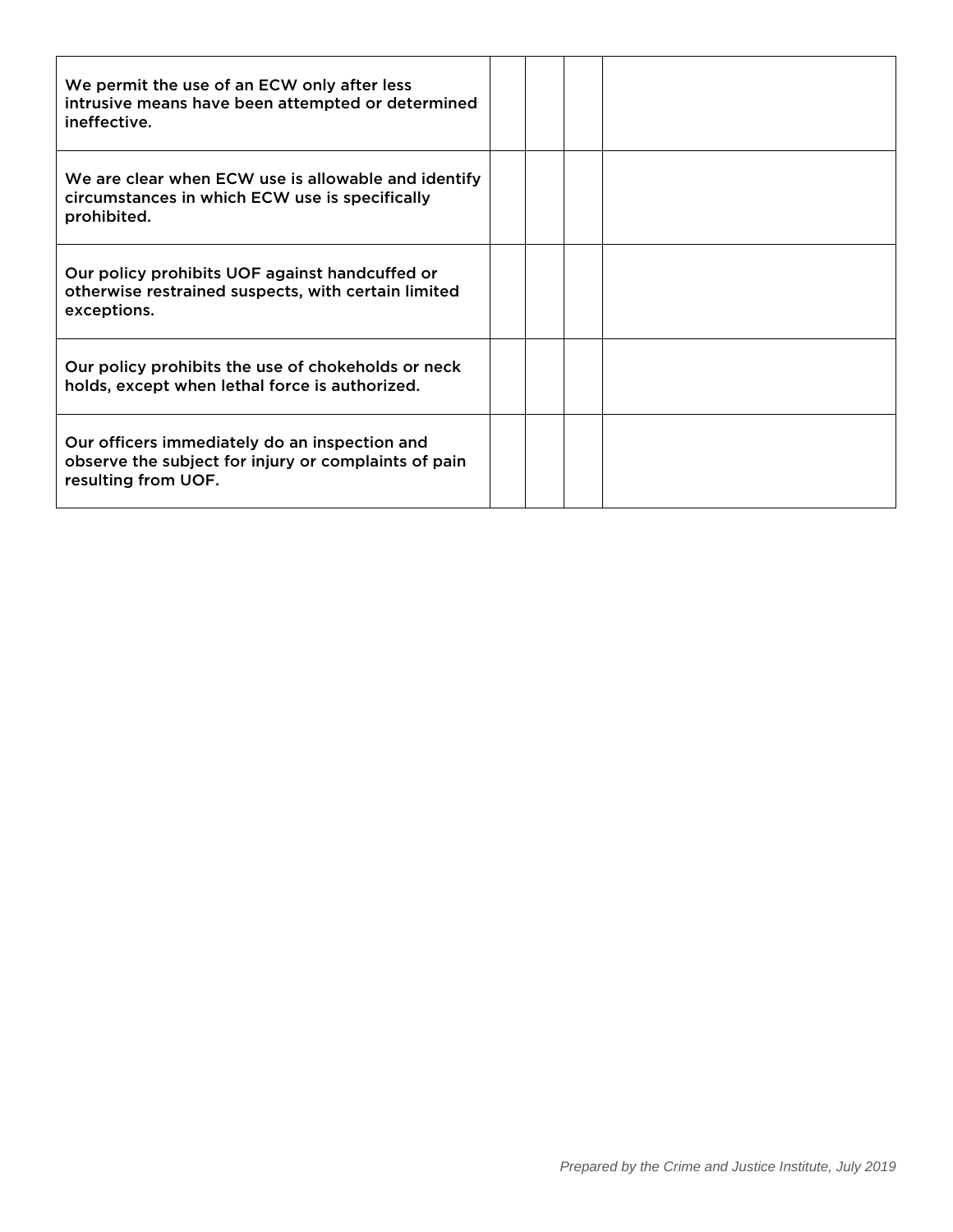# STOPS, SEARCHES, AND ARRESTS

| 8. STOPS                                                                                                                                                   | YES | $\frac{\mathsf{O}}{\mathsf{Z}}$ | <b>ARTI</b><br>Δ. | <b>COMMENTS</b> |
|------------------------------------------------------------------------------------------------------------------------------------------------------------|-----|---------------------------------|-------------------|-----------------|
| We encourage officers to engage in regular,<br>voluntary, social contact with community members<br>in a friendly and professional manner.                  |     |                                 |                   |                 |
| We prohibit officers from conducting involuntary<br>stops when there is no reasonable suspicion based<br>on facts.                                         |     |                                 |                   |                 |
| Our stops are documented and include articulable<br>reasonable suspicion for the stop, in addition to<br>specific details about the stopped individual(s). |     |                                 |                   |                 |
| When documenting a stop in a report, our officers<br>are not permitted to use conclusory statements,<br>boilerplate, or canned language.                   |     |                                 |                   |                 |

| 9. SEARCHES                                                                                                                                                                                                                                                                                                                                      | YES | O | ARTIA<br>$\alpha$ | <b>COMMENTS</b> |
|--------------------------------------------------------------------------------------------------------------------------------------------------------------------------------------------------------------------------------------------------------------------------------------------------------------------------------------------------|-----|---|-------------------|-----------------|
| We prohibit certain actions related to searches such<br>as the use of a demographic category as part of the<br>reason for the stop, conducting warrantless searches<br>with certain exceptions, and relying on information<br>known to be incorrect to justify a warrantless search<br>or to seek a search warrant, among other<br>prohibitions. |     |   |                   |                 |
| We provide clear guidance on civilians' rights and<br>best practices for both consent and strip searches.                                                                                                                                                                                                                                        |     |   |                   |                 |
| Our supervisors review search and arrest reports<br>within a specified timeframe and with an eye toward<br>if the encounter was lawful and in compliance of our<br>policy.                                                                                                                                                                       |     |   |                   |                 |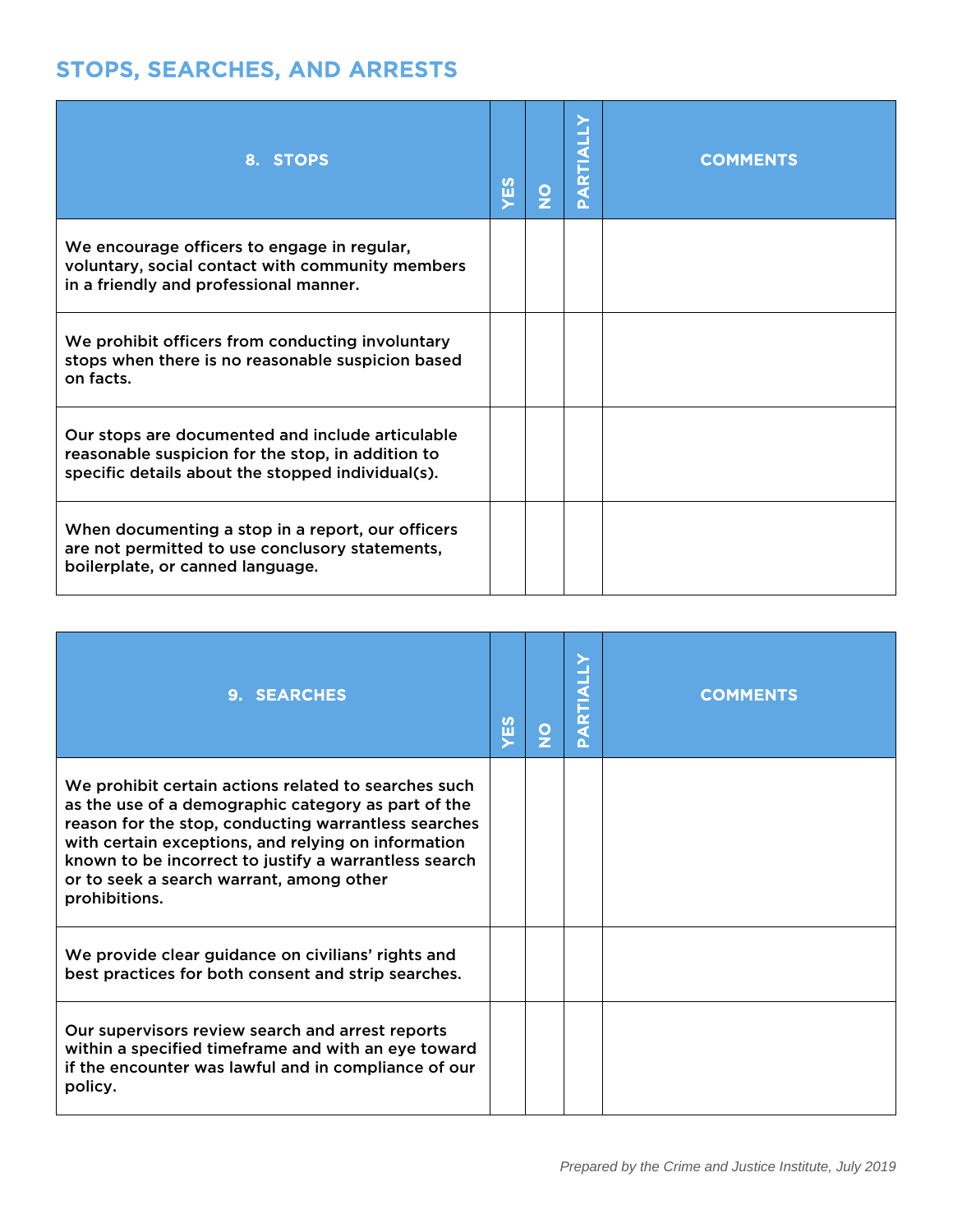| <b>10. ARRESTS</b>                                                                                                                                                       | <b>SE</b> | $\frac{0}{2}$ | œ<br>n. | <b>COMMENTS</b> |
|--------------------------------------------------------------------------------------------------------------------------------------------------------------------------|-----------|---------------|---------|-----------------|
| We explicitly prohibit the use of informal<br>and formal arrest quotas.                                                                                                  |           |               |         |                 |
| Our officers do not rely on information known at the<br>time received to be materially false or incorrect.                                                               |           |               |         |                 |
| Our officers do not consider race, color, ethnicity,<br>national origin, religion, gender, disability, sexual<br>orientation, or gender identity in effecting an arrest. |           |               |         |                 |

| 11. REVIEW, DATA COLLECTIONS, AND<br><b>SHARING</b>                                                                                                              | <b>ZES</b> | $\frac{\mathsf{O}}{\mathsf{Z}}$ | <b>ARTIALLY</b> | <b>COMMENTS</b> |
|------------------------------------------------------------------------------------------------------------------------------------------------------------------|------------|---------------------------------|-----------------|-----------------|
| We require our supervisors to review reports on<br>stops, searches, and arrests for completion,<br>accuracy, and compliance with both the law and our<br>policy. |            |                                 |                 |                 |
| Our policy establishes timelines for completed<br>reviews by supervisors of stop, search, and arrest<br>reports.                                                 |            |                                 |                 |                 |
| We regularly publish reports that summarize<br>findings of stop, search, and arrest data analysis, and<br>share publicly.                                        |            |                                 |                 |                 |